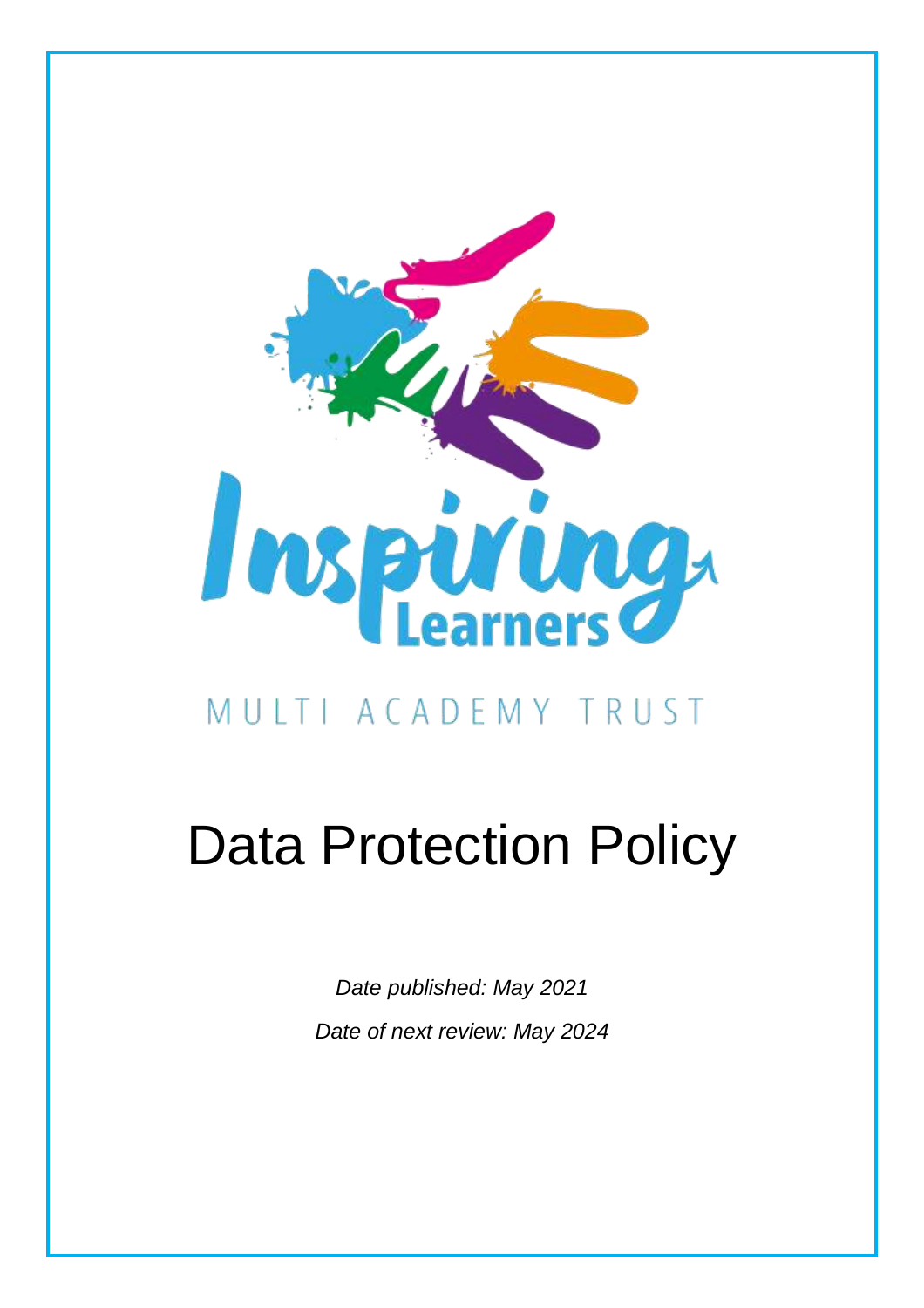# **DATA PROTECTION POLICY**

#### **Introduction**

The General Data Protection Regulation (GDPR) ensures a balance between an individual's rights to privacy and the lawful processing of personal data undertaken by organisations in the course of their business. It aims to protect the rights of individuals about whom data is obtained, stored, processed or supplied and requires that organisations take appropriate security measures against unauthorised access, alteration, disclosure or destruction of personal data.

The Trust will protect and maintain a balance between data protection rights in accordance with the GDPR. This policy sets out how we handle the personal data of our pupils, parents, suppliers, employees, workers and other third parties.

This policy does not form part of any individual's terms and conditions of employment with the Trust and is not intended to have contractual effect. Changes to data protection legislation will be monitored and further amendments may be required to this policy in order to remain compliant with legal obligations.

All members of staff are required to familiarise themselves with its content and comply with the provisions contained in it. Breach of this policy will be treated as a disciplinary offence which may result in disciplinary action under the Trust's Disciplinary Policy and Procedure up to and including summary dismissal depending on the seriousness of the breach.

#### **SECTION 1 - DEFINITIONS**

#### **Personal data**

Personal data is any information relating to an individual where the individual can be identified (directly or indirectly) from that data alone or in combination with other identifiers we possess or can reasonably access. This includes special category data and pseudonymised personal data but excludes anonymous data or data that has had the identity of an individual permanently removed.

Personal data can be factual (for examples a name, email address, location or date of birth) or an opinion about that person's actions or behaviour.

Personal data will be stored either electronically or as part of a structured manual filing system in such a way that it can be retrieved automatically by reference to the individual or criteria relating to that individual.

#### **Special Category Data**

Previously termed "Sensitive Personal Data", Special Category Data is similar by definition and refers to data concerning an individual Data Subject's racial or ethnic origin, political or religious beliefs, trade union membership, physical and mental health, sexuality, biometric or genetic data and personal data relating to criminal offences and convictions.

#### **Data Subject**

An individual about whom such information is stored is known as the Data Subject. It includes but is not limited to employees.

#### **Data Controller**

The organisation storing and controlling such information (i.e. the Trust) is referred to as the Data Controller.

#### **Processing**

Processing data involves any activity that involves the use of personal data. This includes but is not limited to: obtaining, recording or holding data or carrying out any operation or set of operations on that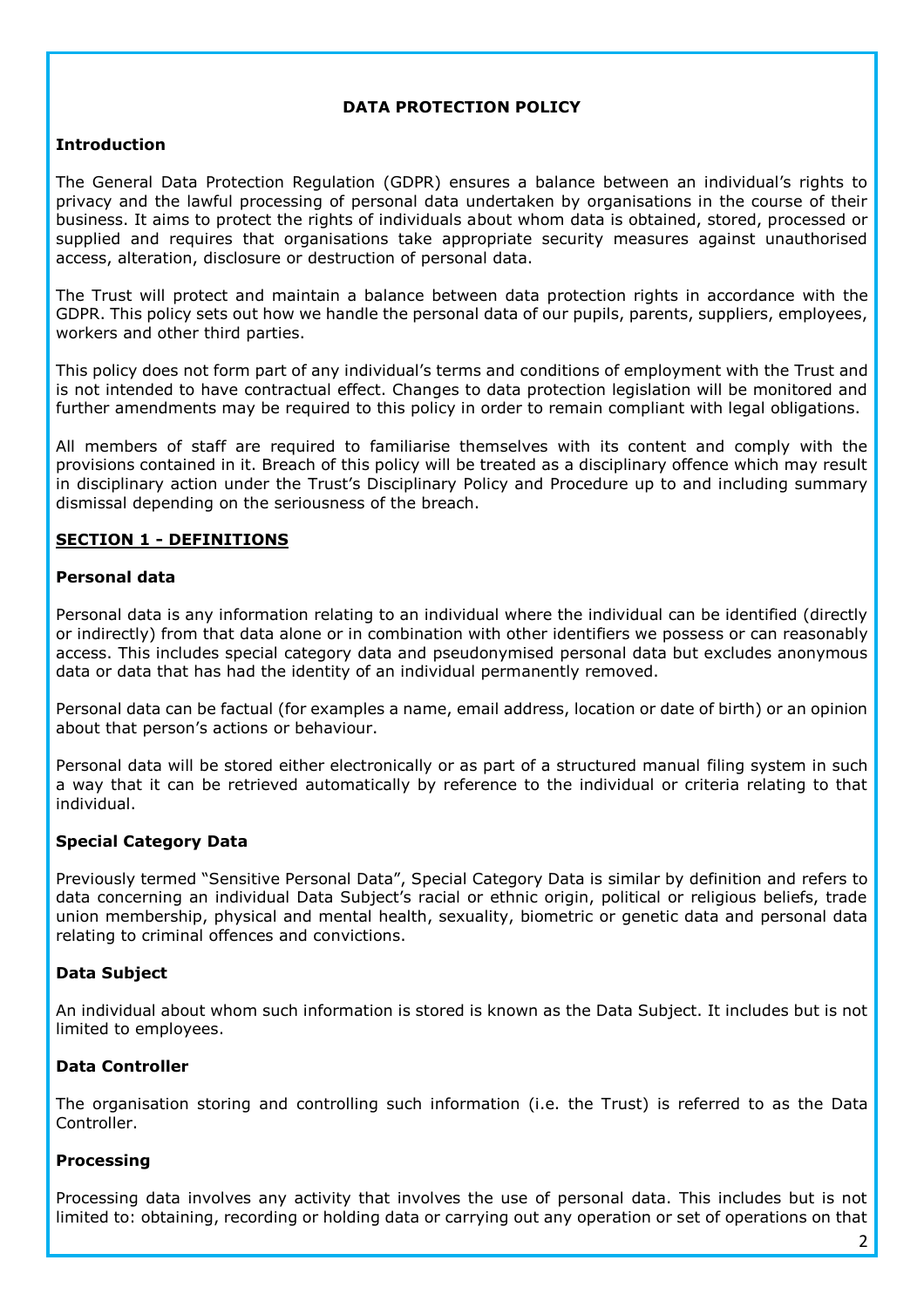data such as organisation, amending, retrieving using, disclosing, erasing or destroying it. Processing also includes transmitting or transferring personal data to third parties.

# **Automated Processing**

Any form of automated processing of personal data consisting of the use of personal data to evaluate certain personal aspects relating to an individual, in particular to analyse or predict aspects concerning that individual's performance at work, economic situation, health, personal preferences, interests, reliability, behaviour, location or movements.

An example of automated processing includes profiling and automated decision making. Automatic decision making is when a decision is made which is based solely on automated processing (without human intervention) which produces legal effects or significantly affects an individual. Automated decision making is prohibited except in exceptional circumstances.

# **Data Protection Impact Assessment (DPIA)**

DPIAs are a tool used to identify risks in data processing activities with a view to reducing them.

# **Criminal Records Information**

This refers to personal information relating to criminal convictions and offences, allegations, proceedings, and related security measures.

# **SECTION 2 - WHEN CAN THE TRUST PROCESS PERSONAL DATA**

#### **Data Protection Principles**

The Trust are responsible for and adhere to the principles relating to the processing of personal data as set out in the GDPR.

The principles the Trust must adhere to are set out below.

#### **Principle 1: Personal data must be processed lawfully, fairly and in a transparent manner**

The Trust only collect, process and share personal data fairly and lawfully and for specified purposes. The Trust must have a specified purpose for processing personal data and special category of data as set out in the GDPR.

Before the processing starts for the first time we will review the purposes of the particular processing activity and select the most appropriate lawful basis for that processing. We will then regularly review those purposes whilst processing continues in order to satisfy ourselves that the processing is necessary for the purpose of the relevant lawful basis (i.e. that there is no other reasonable way to achieve that purpose).

#### Personal Data

The Trust may only process a data subject's personal data if one of the following fair processing conditions are met: -

- The data subject has given their consent;
- The processing is necessary for the performance of a contract with the data subject or for taking steps at their request to enter into a contract;
- To protect the data subject's vital interests;
- To meet our legal compliance obligations (other than a contractual obligation);
- To perform a task in the public interest or in order to carry out official functions as authorised by law;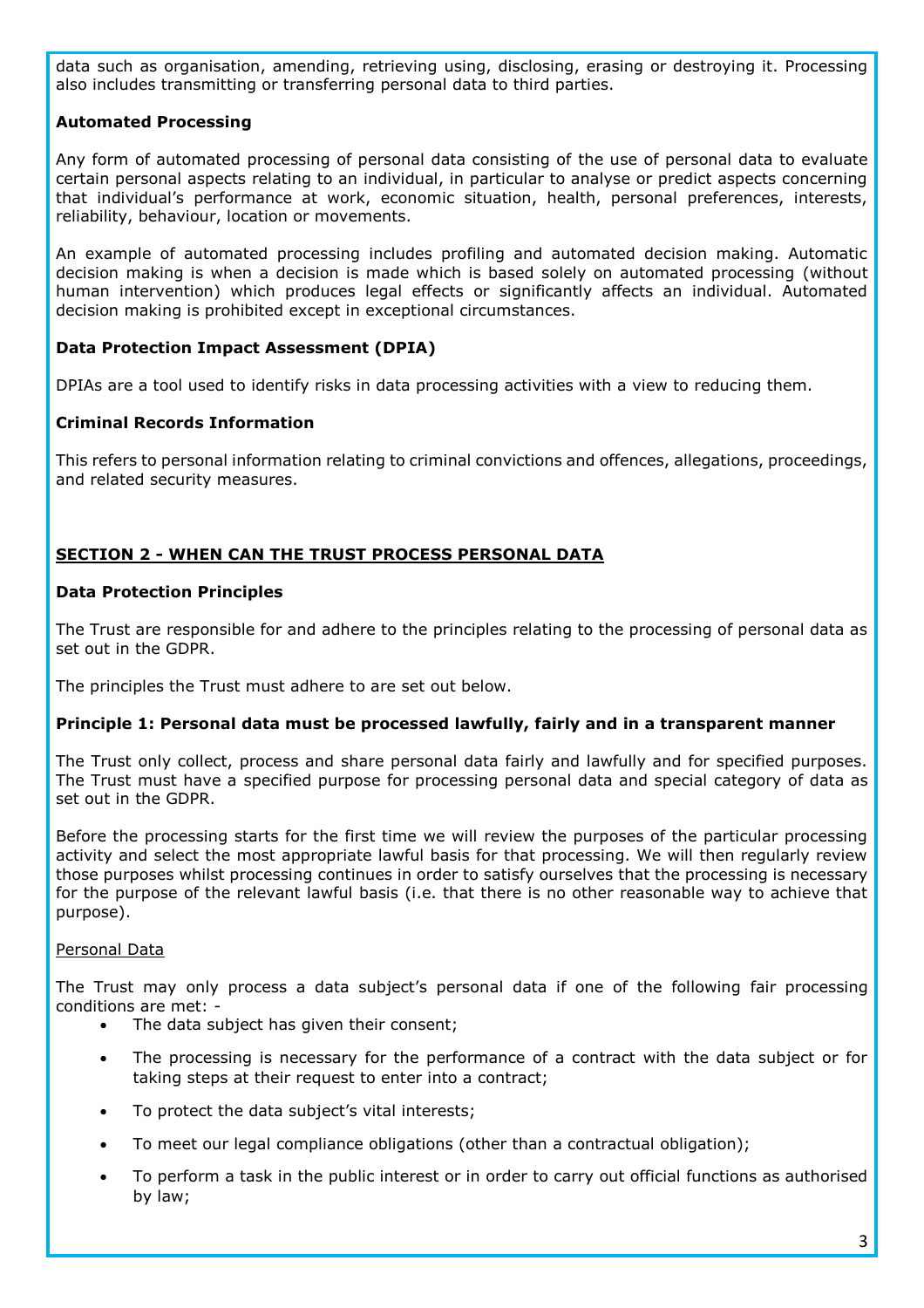For the purposes of the Trust's legitimate interests where authorised in accordance with data protection legislation. This is provided that it would not prejudice the rights and freedoms or legitimate interests of the data subject.

# Special Category Data

The Trust may only process special category data if they are entitled to process personal data (using one of the fair processing conditions above) AND one of the following conditions are met: -

- The data subject has given their explicit consent;
- The processing is necessary for the purposes of exercising or performing any right or obligation which is conferred or imposed on the Trust in the field of employment law, social security law or social protection law. This may include, but is not limited to, dealing with sickness absence, dealing with disability and making adjustments for the same, arranging private health care insurance and providing contractual sick pay;
- To protect the data subject's vital interests;
- To meet our legal compliance obligations (other than a contractual obligation);
- Where the data has been made public by the data subject;
- To perform a task in the substantial public interest or in order to carry out official functions as authorised by law;
- Where it is necessary for the purposes of preventive or occupational medicine, for the assessment of the working capacity of the employee, medical diagnosis, the provision of health or social care or treatment or the management of health or social care systems and services;
- Where it is necessary for reasons of public interest in the area of public health;
- The processing in necessary for archiving, statistical or research purposes.

The Trust identifies and documents the legal grounds being relied upon for each processing activity.

#### Consent

Where the Trust relies on consent as a fair condition for processing (as set out above), it will adhere to the requirements set out in the GDPR.

Consent must be freely given, specific, informed and be an unambiguous indication of the data subject's wishes by which they signify agreement to the processing of personal data relating to them. Explicit consent requires a very clear and specific statement to be relied upon (i.e. more than just mere action is required).

A data subject will have consented to processing of their personal data if they indicate agreement clearly either by a statement or positive action to the processing. Consent requires affirmative action so silence, pre-ticked boxes or inactivity will not amount to valid consent.

Data subjects must be easily able to withdraw consent to processing at any time and withdrawal must be promptly honoured.

If explicit consent is required, the Trust will normally seek another legal basis to process that data. However if explicit consent is require the data subject will be provided with full information in order to provide explicit consent.

The Trust will keep records of consents obtained in order to demonstrate compliance with consent requirements under the GDPR.

#### **Principle 2: Personal data must be collected only for specified, explicit and legitimate purposes**

Personal data will not be processed in any matter that is incompatible with the legitimate purposes.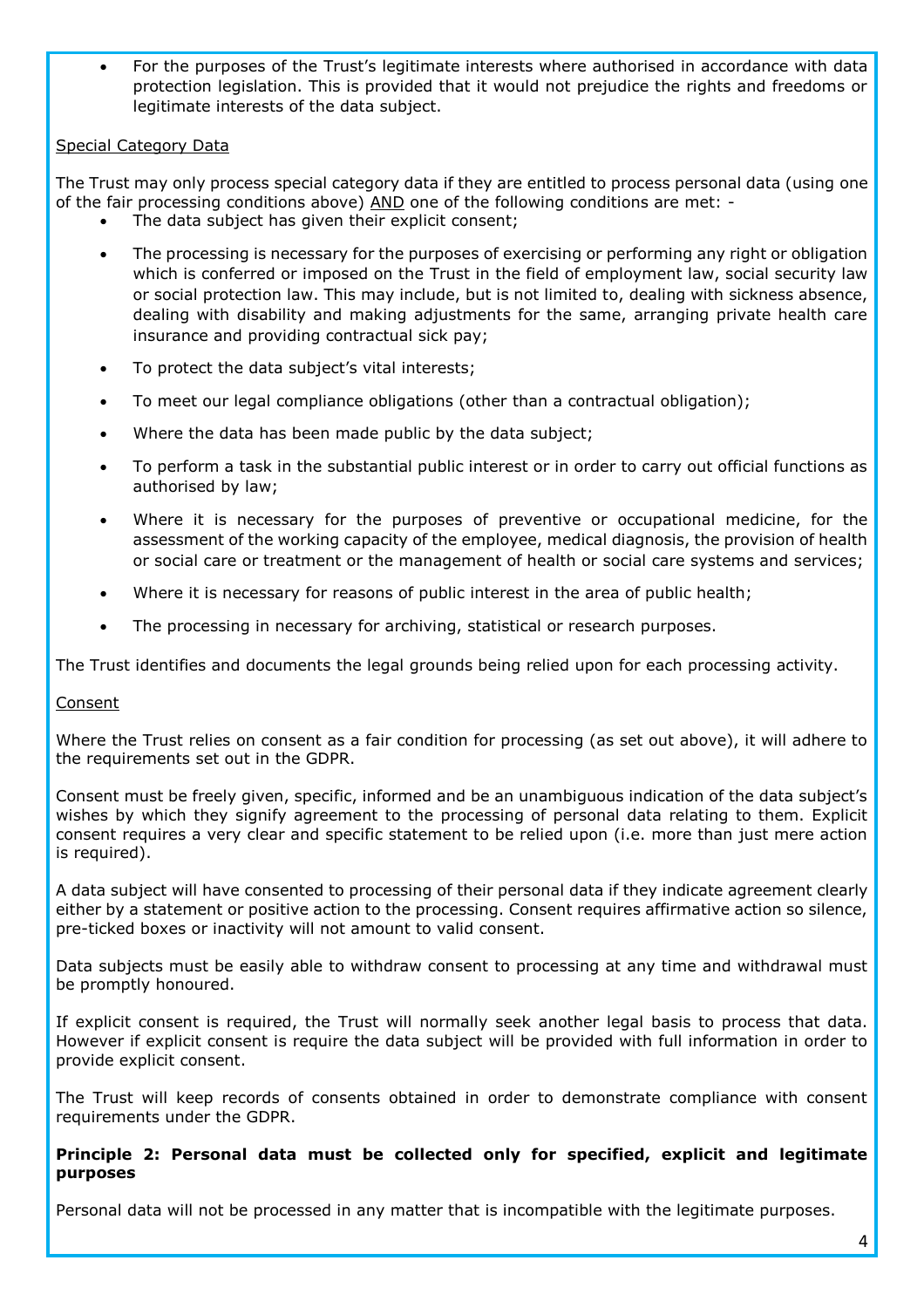The Trust will not use personal data for new, different or incompatible purposes from that disclosed when it was first obtained unless we have informed the data subject of the new purpose (and they have consented where necessary).

#### **Principle 3: Personal data must be adequate, relevant and limited to what is necessary in relation to the purposes for which it is processed**

The Trust will only process personal data when our obligations and duties require us to. We will not collect excessive data and ensure any personal data collected is adequate and relevant for the intended purposes.

When personal data is no longer needed for specified purposes, the Trust shall delete or anonymise the data. [Please refer to the Trust's Data Retention Policy for further guidance].

#### **Principle 4: Personal data must be accurate and, where necessary, kept up to date**

The Trust will endeavour to correct or delete any inaccurate data being processed by checking the accuracy of the personal data at the point of collection and at regular intervals afterwards. We will take all reasonable steps to destroy or amend inaccurate or out of date personal data.

Data subjects also have an obligation to ensure that their data is accurate, complete, up to date and relevant. Data subjects have the right to request rectification to incomplete or inaccurate data held by the Trust.

#### **Principle 5: Personal data must not be kept in a form which permits identification of data subjects for longer than is necessary for the purposes for which the data is processed**

Legitimate purposes for which the data is being processed may include satisfying legal, accounting or reporting requirements. The Trust will ensure that they adhere to legal timeframes for retaining data.

We will take reasonable steps to destroy or erase from our systems all personal data that we no longer require. We will also ensure that data subjects are informed of the period for which data is stored and how that period is determined in our privacy notices.

Please refer to the Trust's Retention Policy for further details about how the Trust retains and removes data.

#### **Principle 6: Personal data must be processed in a manner that ensures its security using appropriate technical and organisational measures to protect against unauthorised or unlawful processing and against accidental loss, destruction or damage**

In order to assure the protection of all data being processed, the Trust will develop, implement and maintain reasonable safeguard and security measures. This includes using measures such as: -

- Encryption;
- Pseudonymisation (this is where the Trust replaces information that directly or indirectly identifies an individual with one or more artificial identifiers or pseudonyms so that the person to whom the data relates cannot be identified without the use of additional information which is meant to be kept separately and secure);
- Ensuring authorised access (i.e. that only people who have a need to know the personal data are authorised to access it);
- Adhering to confidentiality principles;
- Ensuring personal data is accurate and suitable for the process for which it is processed.

The Trust follow procedures and technologies to ensure security and will regularly evaluate and test the effectiveness of those safeguards to ensure security in processing personal data.

The Trust will only transfer personal data to third party service providers who agree to comply with the required policies and procedures and agree to put adequate measures in place.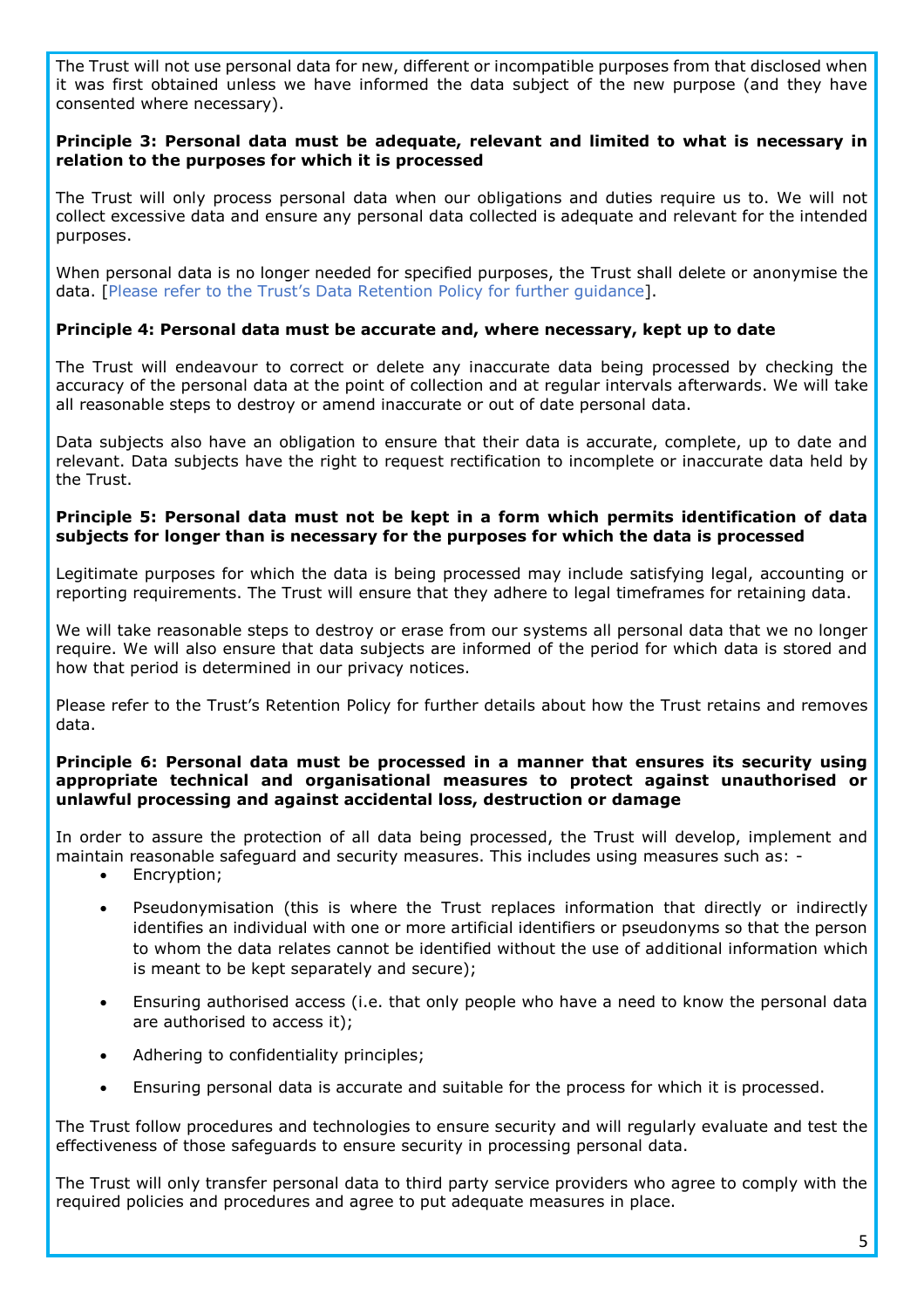Full details on the Trust's security measures are set out in the Trust's Security Policy.

# **Sharing Personal Data**

-

The Trust will generally not share personal data with third parties unless certain safeguards and contractual arrangements have been put in place. These include if the third party: -

- Has a need to know the information for the purposes of providing the contracted services;
- Sharing the personal data complies with the privacy notice that has been provided to the data subject and, if required, the data subject's consent has been obtained;
- The third party has agreed to comply with the required data security standards, policies and procedures and put adequate security measures in place;
- The transfer complies with any applicable cross border transfer restrictions; and
- A fully executed written contract that contains GDPR approved third party clauses has been obtained.

There may be circumstances where the Trust is required either by law or in the best interests of our pupils, parents or staff to pass information onto external authorities, for example, the local authority, Ofsted or the department of health. These authorities are up to date with data protection law and have their own policies relating to the protection of any data that they receive or collect.

The intention to share data relating to individuals to an organisation outside of our Trust shall be clearly defined within written notifications and details and basis for sharing that data given.

#### **Transfer of Data Outside the European Economic Area (EEA)**

The GDPR restricts data transfers to countries outside the EEA in order to ensure that the level of data protection afforded to individuals by the GDPR is not undermined.

The Trust will not transfer data to another country outside of the EEA without appropriate safeguards being in place and in compliance with the GDPR. All staff must comply with the Trust's guidelines on transferring data outside of the EEA. For the avoidance of doubt, a transfer of data to another country can occur when you transmit, send, view or access that data in that particular country.

# **SECTION 3 - DATA SUBJECT'S RIGHTS AND REQUESTS**

Personal data must be made available to data subjects as set out within this policy and data subjects must be allowed to exercise certain rights in relation to their personal data.

The rights data subjects have in relation to how the Trust handle their personal data are set out below:

- (a) (Where consent is relied upon as a condition of processing) To withdraw consent to processing at any time;
- (b) Receive certain information about the Trust's processing activities;
- (c) Request access to their personal data that we hold (see "Subject Access Requests" at Appendix 1);
- (d) Prevent our use of their personal data for marketing purposes;
- (e) Ask us to erase personal data if it is no longer necessary in relation to the purposes for which it was collected or processed or to rectify inaccurate data or to complete incomplete data;
- (f) Restrict processing in specific circumstances;
- (g) Challenge processing which has been justified on the basis of our legitimate interests or in the public interest;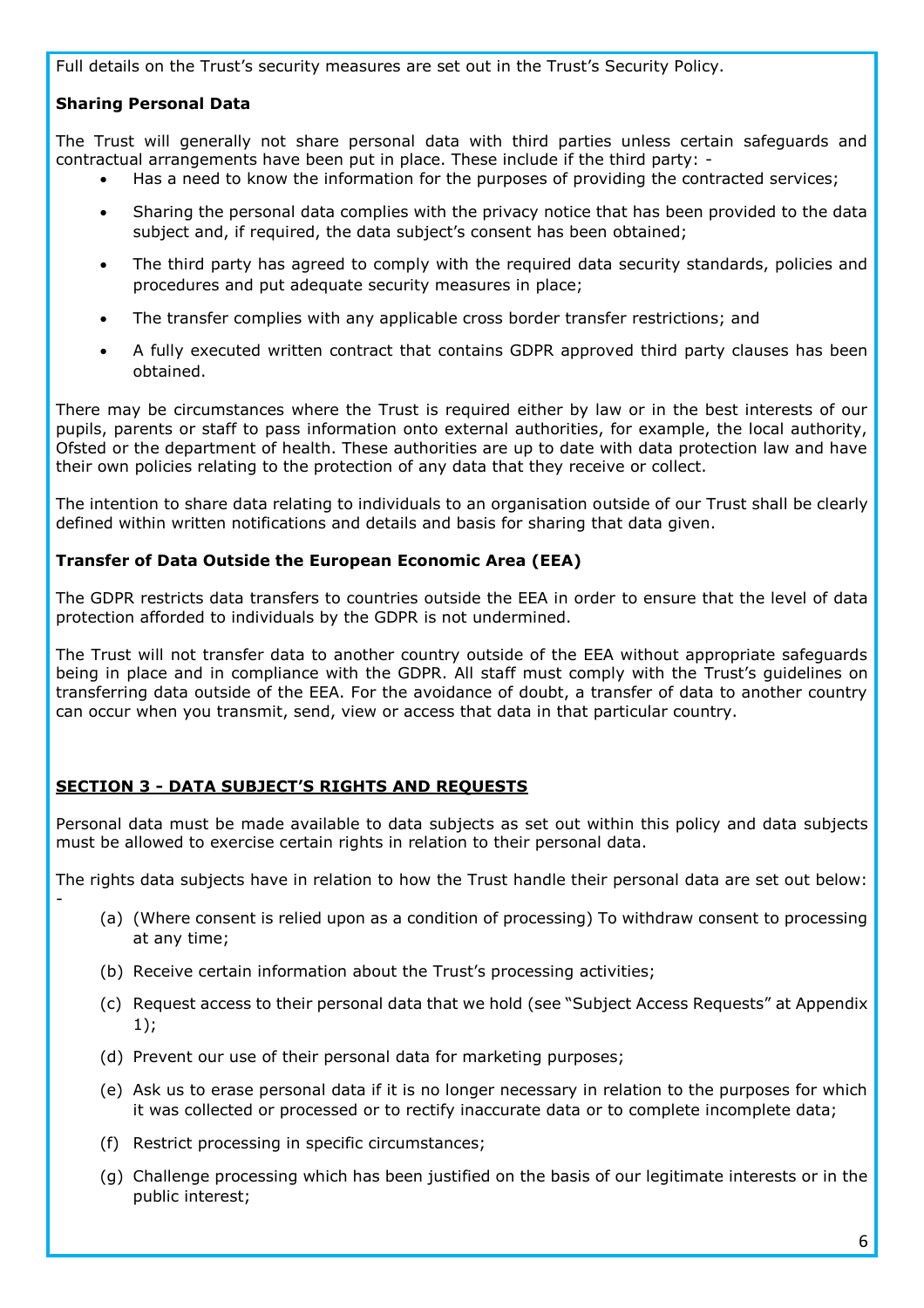- (h) Request a copy of an agreement under which personal data is transferred outside of the EEA;
- (i) Object to decisions based solely on automated processing;
- (j) Prevent processing that is likely to cause damage or distress to the data subject or anyone else;
- (k) Be notified of a personal data breach which is likely to result in high risk to their rights and freedoms;
- (l) Make a complaint to the supervisory authority; and
- (m) In limited circumstances, receive or ask for their personal data to be transferred to a third party in a structured, commonly used and machine readable format.

If any request is made to exercise the rights above, it is a requirement for the relevant staff member within the Trust to verify the identity of the individual making the request.

#### **Direct Marketing**

The Trust are subject to certain rules and privacy laws when marketing. For example a data subject's prior consent will be required for electronic direct marketing (for example, by email, text or automated calls).

The Trust will explicitly offer individuals the opportunity to object to direct marketing and will do so in an intelligible format which is clear for the individual to understand. The Trust will promptly respond to any individual objection to direct marketing.

#### **Employee Obligations**

Employees may have access to the personal data of other members of staff, suppliers, parents or pupils of the Trust in the course of their employment or engagement. If so, the Trust expects those employees to help meet the Trust's data protection obligations to those individuals. Specifically, you must: -

- Only access the personal data that you have authority to access, and only for authorised purposes;
- Only allow others to access personal data if they have appropriate authorisation;
- Keep personal data secure (for example by complying with rules on access to Trust premises, computer access, password protection and secure file storage and destruction [Please refer to the Trust's Security Policy for further details about our security processes]);
- Not to remove personal data or devices containing personal data from the Trust premises unless appropriate security measures are in place (such as pseudonymisation, encryption, password protection) to secure the information;
- Not to store personal information on local drives.

#### **SECTION 4 - ACCOUNTABILITY**

The Trust will ensure compliance with data protection principles by implementing appropriate technical and organisational measures. We are responsible for and demonstrate accountability with the GDPR principles.

The Trust have taken the following steps to ensure and document GDPR compliance: -

#### **Data Protection Officer (DPO)**

Please find below details of the Trust's Data Protection Officer: -

Data Protection Officer: Judicium Consulting Limited

Address: 72 Cannon Street, London, EC4N 6AE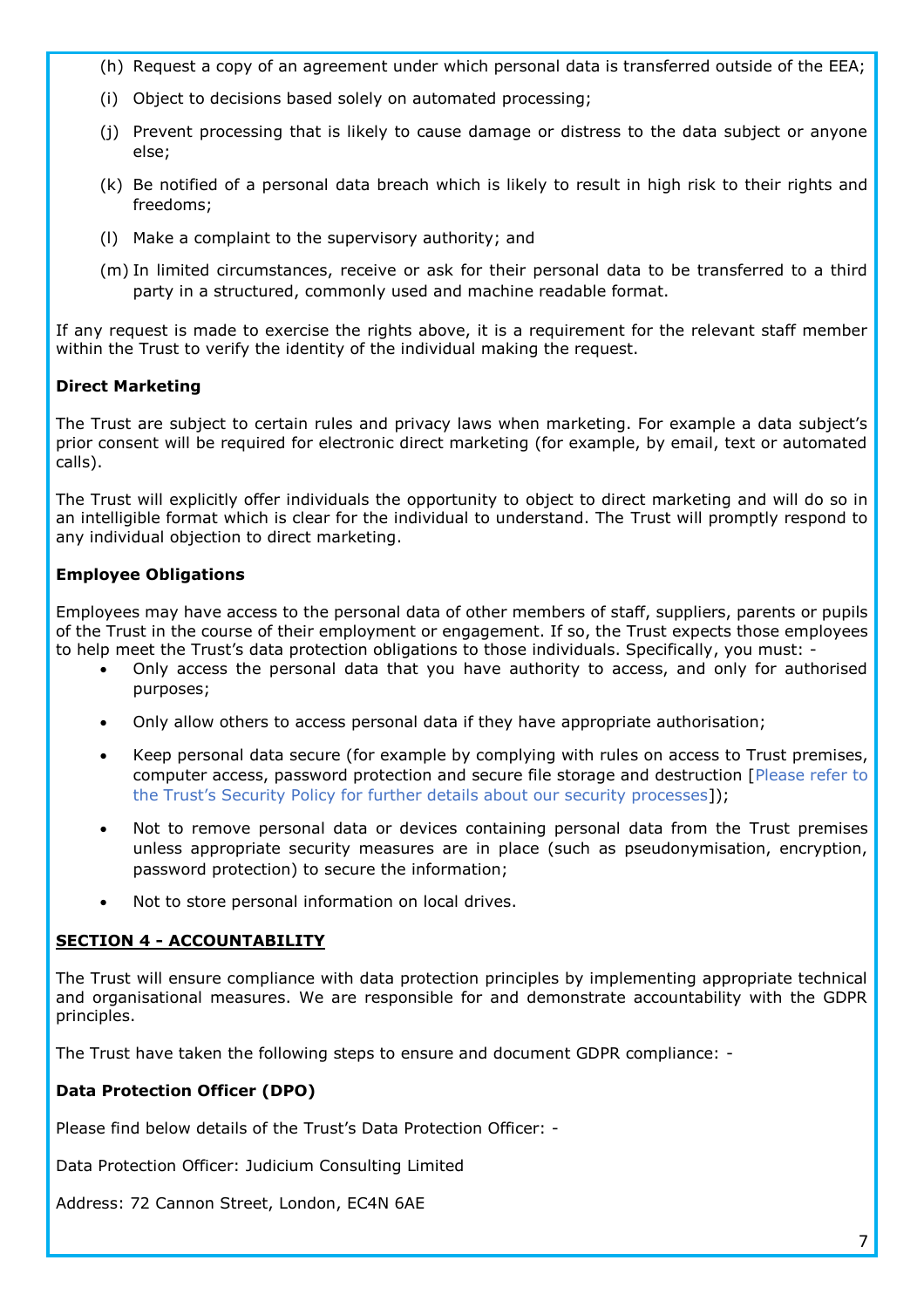Email: [dataservices@judicium.com](mailto:dataservices@judicium.com)

Web: www.judiciumeducation.co.uk

Telephone: 0203 326 9174

Lead Contact: Craig Stilwell

The DPO is responsible for overseeing this data protection policy and developing data-related policies and guidelines.

Please contact the DPO with any questions about the operation of this Data Protection Policy or the GDPR or if you have any concerns that this policy is not being or has not been followed. In particular, you must always contact the DPO in the following circumstances: -

- (a) If you are unsure of the lawful basis being relied on by the Trust to process personal data;
- (b) If you need to rely on consent as a fair reason for processing (please see below the section on consent for further detail);
- (c) If you need to draft privacy notices or fair processing notices;
- (d) If you are unsure about the retention periods for the personal data being processed [but would refer you to the Trust's data retention policy in the first instance];
- (e) If you are unsure about what security measures need to be put in place to protect personal data;
- (f) If there has been a personal data breach [and would refer you to the procedure set out in the Trust's breach notification policy];
- (g) If you are unsure on what basis to transfer personal data outside the EEA;
- (h) If you need any assistance dealing with any rights invoked by a data subject;
- (i) Whenever you are engaging in a significant new (or a change in) processing activity which is likely to require a data protection impact assessment or if you plan to use personal data for purposes other than what it was collected for;
- (j) If you plan to undertake any activities involving automated processing or automated decision making;
- (k) If you need help complying with applicable law when carrying out direct marketing activities;
- (l) If you need help with any contracts or other areas in relation to sharing personal data with third parties.

#### **Personal Data Breaches**

The GDPR requires the Trust to notify any applicable personal data breach to the Information Commissioner's Office (ICO).

We have put in place procedures to deal with any suspected personal data breach and will notify data subjects or any applicable regulator where we are legally required to do so.

If you know or suspect that a personal data breach has occurred, do not attempt to investigate the matter yourself. Immediately contact the person designated as the key point of contact for personal data breaches (who is the Headteacher/Head of School or your DPO.

#### **Transparency and Privacy Notices**

The Trust will provide detailed, specific information to data subjects. This information will be provided through the Trust's privacy notices [and/or fair processing notices] which are concise, transparent, intelligible, easily accessible and in clear and plain language so that a data subject can easily understand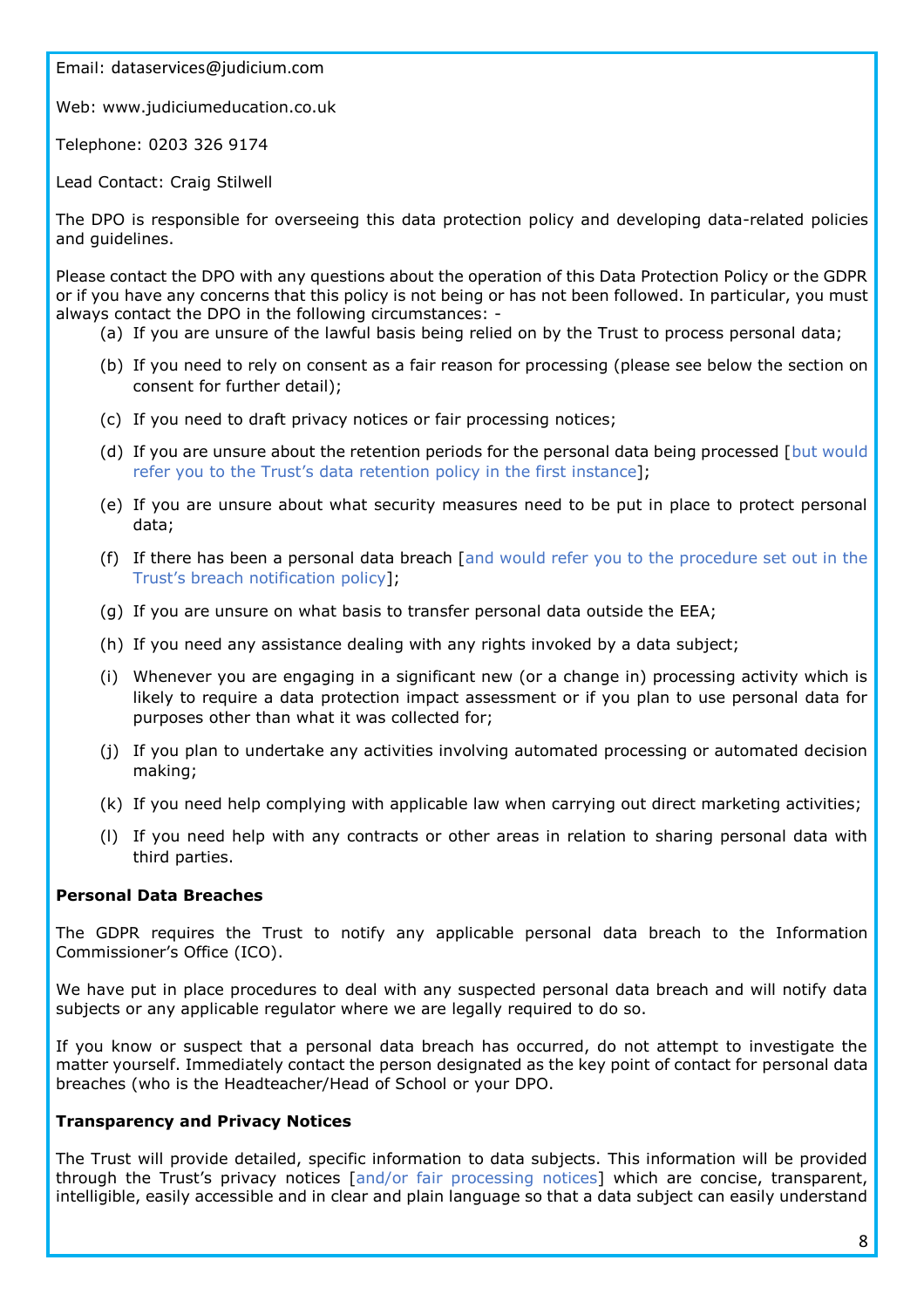them. Privacy notices sets out information for data subjects about how the Trust use their data and the Trust's privacy notices are tailored to suit the data subject.

Whenever we collect personal data directly from data subjects, including for human resources or employment purposes, we will provide the data subject with all the information required by the GDPR including the identity of the data protection officer, the Trust's contact details, how and why we will use, process, disclose, protect and retain personal data. This will be provided in our privacy notice.

When personal data is collected indirectly (for example from a third party or publically available source), we will provide the data subject with the above information as soon as possible after receiving the data. The Trust will also confirm whether that third party has collected and processed data in accordance with the GDPR.

Notifications shall be in accordance with ICO guidance and, where relevant, be written in a form understandable by those defined as "children" under the GDPR

# **Privacy By Design**

The Trust adopt a privacy be design approach to data protection to ensure that we adhere to data compliance and to implement technical and organisational measures in an effective manner.

Privacy by design is an approach that promotes privacy and data protection compliance from the start. To help us achieve this, the Trust takes into account the nature and purposes of the processing, any cost of implementation and any risks to rights and freedoms of data subjects when implementing data processes.

# **Data Protection Impact Assessments (DPIAs)**

In order to achieve a privacy by design approach, the Trust conduct DPIAs for any new technologies or programmes being used by the Trust which could affect the processing of personal data. In any event the Trust carries out DPIAs when required by the GDPR in the following circumstances: -

- For the use of new technologies (programs, systems or processes) or changing technologies;
- For the use of automated processing;
- For large scale processing of special category data;
- For large scale, systematic monitoring of a publicly accessible area (through the use of CCTV).

Our DPIAs contain: -

- A description of the processing, its purposes and any legitimate interests used;
- An assessment of the necessity and proportionality of the processing in relation to its purpose;
- An assessment of the risk to individuals; and
- The risk mitigation measures in place and demonstration of compliance.

#### **Record Keeping**

The Trust are required to keep full and accurate records of our data processing activities. These records include: -

- The name and contact details of the Trust;
- The name and contact details of the Data Protection Officer;
- Descriptions of the types of personal data used;
- Description of the data subjects;
- Details of the Trust's processing activities and purposes;
- Details of any third party recipients of the personal data;
- Where personal data is stored;
- Retention periods; and
- Security measures in place.

#### **Training**

The Trust will ensure all relevant personnel have undergone adequate training to enable them to comply with data privacy laws.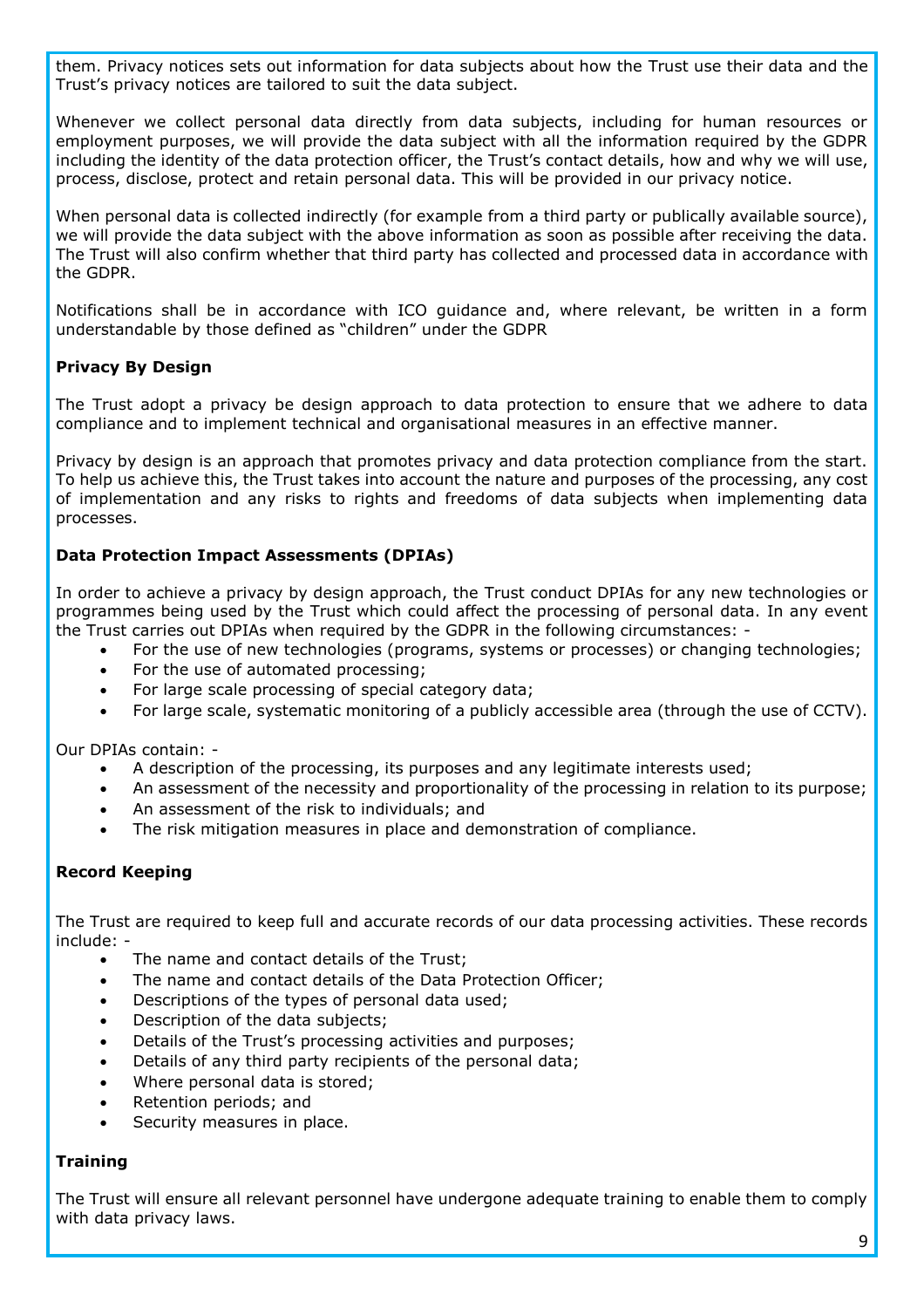# **Audit**

The Trust [through its data protection officer] regularly test our data systems and processes in order to assess compliance. These are done through data audits which take place [annually/regularly] in order to review use of personal data.

# **Related Policies**

Staff should refer to the following policies that are related to this data protection policy: -

Privacy Notices

Retention Policy

Data Breach Policy

Security Policy

Subject Access Request Policy

Freedom of Information Policy

CCTV Policy

These policies are also designed to protect personal data and can be found on the school and Trust websites.

#### **Monitoring**

We will monitor the effectiveness of this and all of our policies and procedures and conduct a full review and update as appropriate.

Our monitoring and review will include looking at how our policies and procedures are working in practice to reduce the risks posed to the Trust.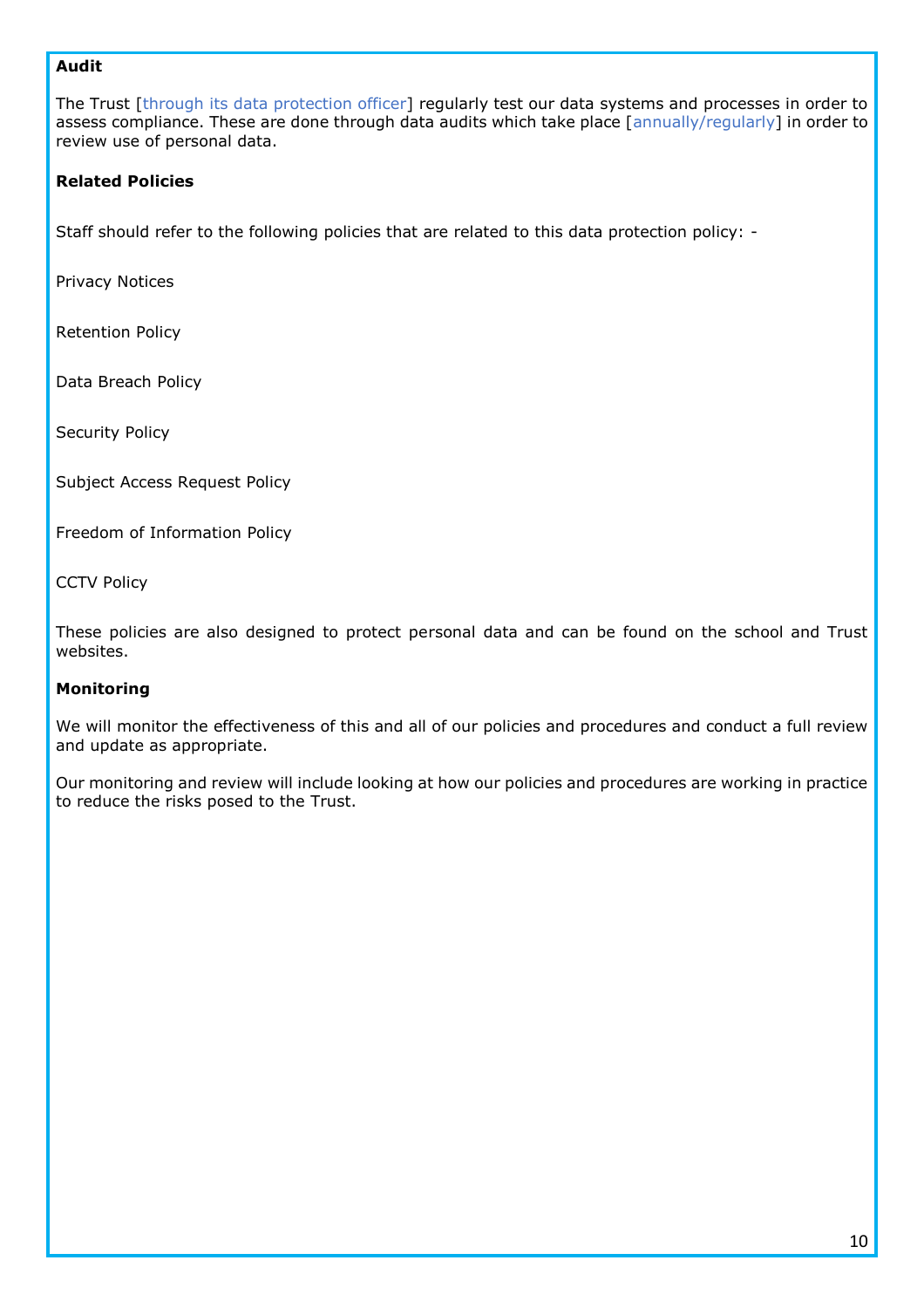#### **Appendix 1 – Subject Access Requests**

Under Data Protection Law, Data Subjects have a general right to find out whether the Trust hold or process personal data about them, to access that data, and to be given supplementary information. This is known as the right of access, or the right to make a data subject access request (SAR). The purpose of the right is to enable the individual to be aware of, and verify, the lawfulness of the processing of personal data that the Trust are undertaking.

A Data Subject has the right to be informed by the Trust of the following: - (a) Confirmation that their data is being processed;

- (b) Access to their personal data;
- (c) A description of the information that is being processed;
- (d) The purpose for which the information is being processed;
- (e) The recipients/class of recipients to whom that information is or may be disclosed;
- (f) Details of the Trust's sources of information obtained;
- (g) In relation to any Personal Data processed for the purposes of evaluating matters in relation to the Data Subject that has constituted or is likely to constitute the sole basis for any decision significantly affecting him or her, to be informed of the logic of the Data Controller's decision making. Such data may include, but is not limited to, performance at work, creditworthiness, reliability and conduct; and
- (h) Other supplementary information.

#### **How to recognise a subject access request**

A data subject access request is a request from an individual (or from someone acting with the authority of an individual, e.g. a solicitor or a parent making a request in relation to information relating to their child):

- for confirmation as to whether the Trust process personal data about him or her and, if so
- for access to that personal data
- and/or certain other supplementary information

A valid SAR can be both in writing (by letter, email, WhatsApp text) or verbally (e.g. during a telephone conversation). The request may refer to the GDPR and/or to 'data protection' and/or to 'personal data' but does not need to do so in order to be a valid request. For example, a letter which states 'please provide me with a copy of information that the Trust hold about me' will be a data subject access request and should be treated as such.

A data subject is generally only entitled to access their own personal data, and not information relating to other people.

#### **How to make a data subject access request**

Whilst there is no requirement to do so, we encourage any individuals who wish to make such a request to make the request in writing, detailing exactly the personal data being requested. This allows the Trust to easily recognise that you wish to make a data subject access request and the nature of your request. If the request is unclear/ vague we may be required to clarify the scope of the request which may in turn delay the start of the time period for dealing with the request.

#### **What to do when you receive a data subject access request**

All data subject access requests should be immediately directed to the Headteacher/Head of School who should contact Judicium as DPO in order to assist with the request and what is required.

# **Acknowledging the request**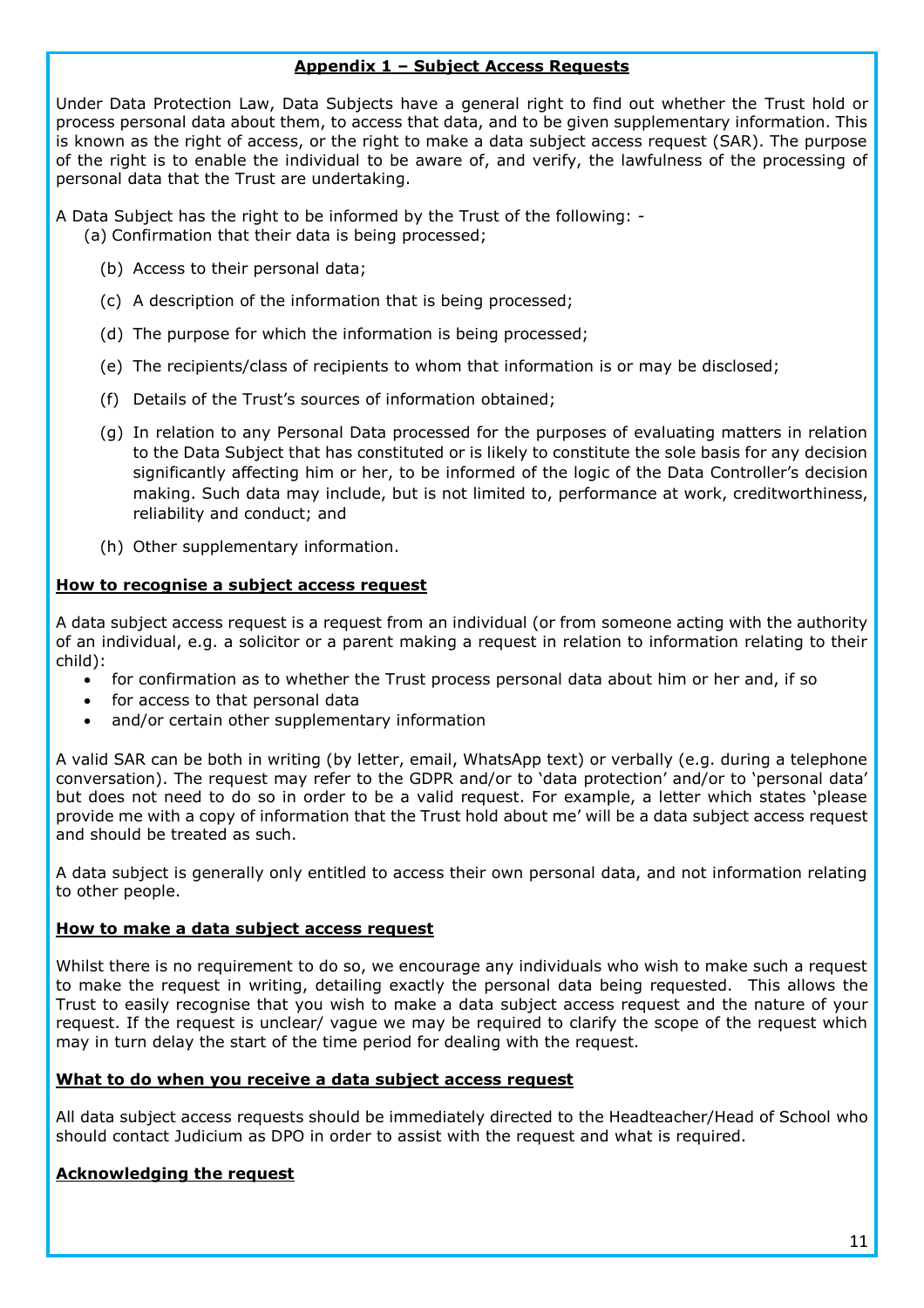When receiving a SAR the Trust shall acknowledge the request as soon as possible and inform the requester about the statutory deadline (of one calendar month) to respond to the request.

In addition to acknowledging the request, the Trust may ask for:

- proof of ID (if needed);
- further clarification about the requested information;
- if it is not clear where the information shall be sent, the Trust must clarify what address/email address to use when sending the requested information; and/or
- consent (if requesting third party data).

The Trust should work with their DPO in order to create the acknowledgment.

#### **Verifying the identity of a requester or requesting clarification of the request**

Before responding to a SAR, the Trust will take reasonable steps to verify the identity of the person making the request. In the case of current employees, this will usually be straightforward. The Trust is entitled to request additional information from a requester in order to verify whether the requester is in fact who they say they are. Where the Trust has reasonable doubts as to the identity of the individual making the request, evidence of identity may be established by production of a passport, driving license, a recent utility bill with current address, birth/marriage certificate, credit card or a mortgage statement.

If an individual is requesting a large amount of data the Trust may ask the requester for more information for the purpose of clarifying the request, but the requester shall never be asked why the request has been made. The Trust shall let the requestor know as soon as possible where more information is needed before responding to the request.

In both cases, the period of responding begins when the additional information has been received. If the Trust do not receive this information, they will be unable to comply with the request.

#### **Requests made by third parties or on behalf of children**

The Trust need to be satisfied that the third party making the request is entitled to act on behalf of the individual, but it is the third party's responsibility to provide evidence of this entitlement. This might be a written authority to make the request or it might be a more general power of attorney. The Trust may also require proof of identity in certain circumstances.

When requests are made on behalf of children, it is important to note that even if a child is too young to understand the implications of subject access rights, it is still the right of the child, rather than of anyone else such as a parent or guardian, to have access to the child's personal data. Before responding to a SAR for information held about a child, the Trust should consider whether the child is mature enough to understand their rights. If the Trust is confident that the child can understand their rights, then the Trust should usually respond directly to the child or seek their consent before releasing their information.

It shall be assessed if the child is able to understand (in broad terms) what it means to make a subject access request and how to interpret the information they receive as a result of doing so. When considering borderline cases, it should be taken into account, among other things:

- the child's level of maturity and their ability to make decisions like this;
- the nature of the personal data;
- any court orders relating to parental access or responsibility that may apply;
- any duty of confidence owed to the child or young person;
- any consequences of allowing those with parental responsibility access to the child's or young person's information. This is particularly important if there have been allegations of abuse or ill treatment;
- any detriment to the child or young person if individuals with parental responsibility cannot access this information; and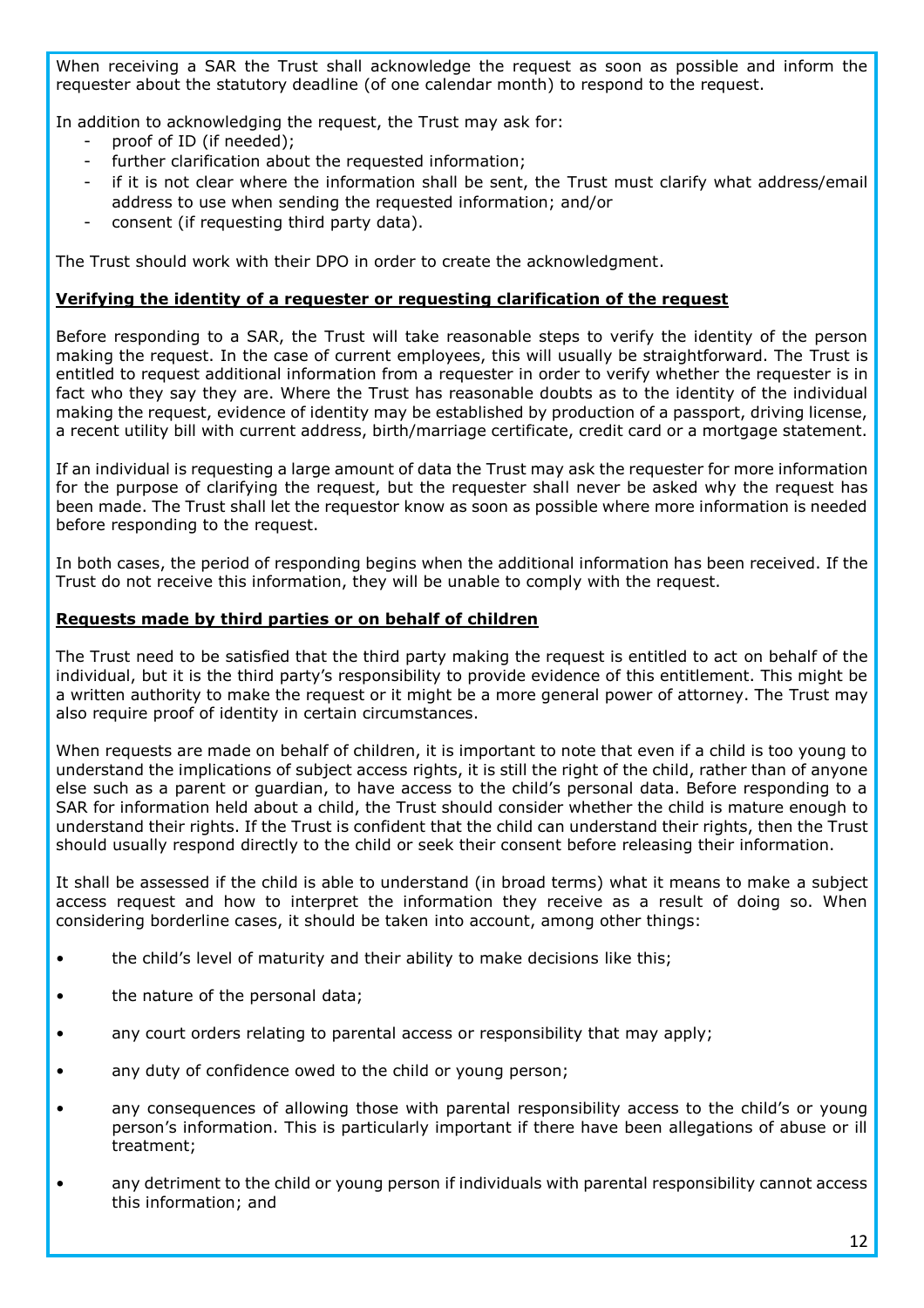• any views the child or young person has on whether their parents should have access to information about them.

Generally, a person aged 12 years or over is presumed to be of sufficient age and maturity to be able to exercise their right of access, unless the contrary is shown. In relation to a child 12 years of age or older, then provided that the Trust is confident that they understand their rights, and there is no reason to believe that the child does not have the capacity to make a request on their own behalf, the Trust will require the written authorisation of the child before responding to the requester, or provide the personal data directly to the child.

The Trust may also refuse to provide information to parents if there are consequences of allowing access to the child's information – for example if it is likely to cause detriment to the child.

# **Fee for responding to a SAR**

The Trust will usually deal with a SAR free of charge. Where a request is considered to be manifestly unfounded or excessive a fee to cover administrative costs may be requested.

# **Time Period for Responding to a SAR**

The Trust has one calendar month to respond to a SAR. This will run from the day that the request was received or from the day when any additional identification or other information requested is received, or payment of any required fee has been received.

The period for response may be extended by a further two calendar months in relation to complex requests. What constitutes a complex request will depend on the particular nature of the request. The DPO must always be consulted in determining whether a request is sufficiently complex as to extend the response period.

Where a request is considered to be sufficiently complex as to require an extension of the period for response, the Trust will need to notify the requester within one calendar month of receiving the request, together with reasons as to why this extension is considered necessary.

#### **Trust closure periods**

Requests received during or just before Trust closure periods may not be able to be responded to within the one calendar month response period. This is because the Trust will be closed and no one will be on site to comply with the request. As a result, it is unlikely that your request will be able to be dealt with during this time. We may not be able to acknowledge your request during this time (i.e. until a time when we receive the request), however, if we can acknowledge the request we may still not be able to deal with it until the Trust re-opens. The Trust will endeavour to comply with requests as soon as possible and will keep in communication with you as far as possible. If your request is urgent, please provide your request during term times and not during/close to closure periods.

#### **Information to be provided in response to a request**

The individual is entitled to receive access to the personal data we process about him or her.

The information should be provided in a way that is concise, transparent, easy to understand and easy to access using clear and plain language, with any technical terms, abbreviations or codes explained. The response shall be given in writing if the SAR was made in writing in a commonly-used electronic format.

The information that the Trust are required to supply in response to a SAR must be supplied by reference to the data in question at the time the request was received. However, as the Trust have one month in which to respond the Trust is allowed to take into account any amendment or deletion made to the personal data between the time the request is received and the time the personal data is supplied if such amendment or deletion would have been made regardless of the receipt of the SAR.

The Trust is therefore, allowed to carry out regular housekeeping activities even if this means deleting or amending personal data after the receipt of a SAR. The Trust is not allowed to amend or delete data to avoid supplying the data.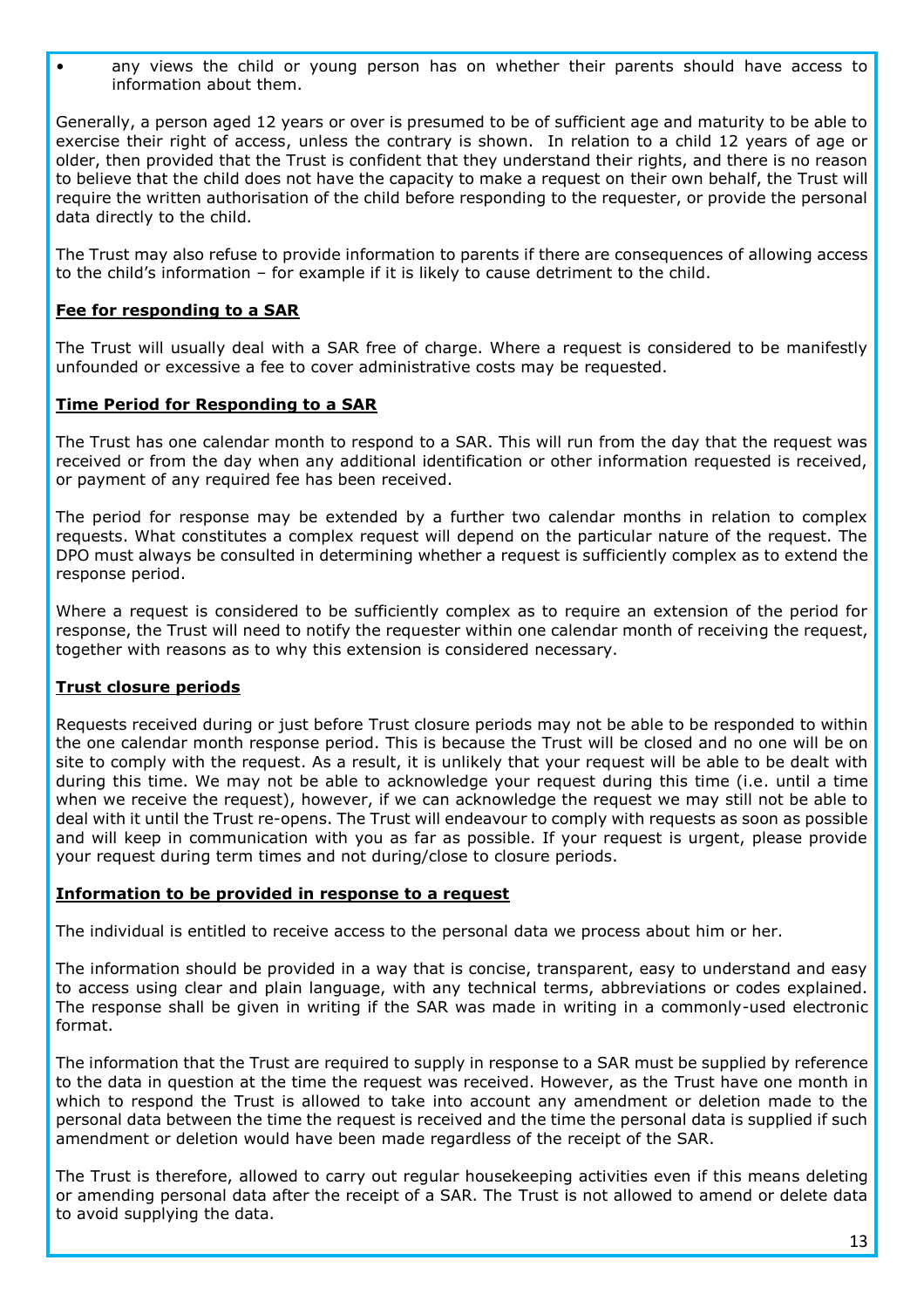#### **How to locate information**

The personal data the Trust need to provide in response to a data subject access request may be located in several of the electronic and manual filing systems. This is why it is important to identify at the outset the type of information requested so that the search can be focused.

#### **Protection of third parties -exemptions to the right of subject access**

There are circumstances where information can be withheld pursuant to a SAR. These specific exemptions and requests should be considered on a case by case basis.

The Trust will consider whether it is possible to redact information so that this does not identify those third parties. If their data cannot be redacted (for example, after redaction it is still obvious who the data relates to) then the Trust do not have to disclose personal data to the extent that doing so would involve disclosing information relating to another individual (including information identifying the other individual as the source of information) who can be identified from the information unless:

- the other individual has consented to the disclosure; or
- it is reasonable to comply with the request without that individual's consent.

In determining whether it is reasonable to disclose the information without the individuals consent, all of the relevant circumstances will be taken into account, including:

- the type of information that they would disclose;
- any duty of confidentiality they owe to the other individual;
- any steps taken to seek consent from the other individual;
- whether the other individual is capable of giving consent; and
- any express refusal of consent by the other individual.

It needs to be decided whether it is appropriate to disclose the information in each case. This decision will involve balancing the data subject's right of access against the other individual's rights. If the other person consents to the Trust disclosing the information about them, then it would be unreasonable not to do so. However, if there is no such consent, the Trust must decide whether to disclose the information anyway. If there are any concerns in this regard then the DPO should be consulted.

#### **Other exemptions to the right of subject access**

In certain circumstances the Trust may be exempt from providing some or all of the personal data requested. These exemptions are described below and should only be applied on a case-by-case basis after a careful consideration of all the facts.

Crime detection and prevention: The Trust do not have to disclose any personal data being processed for the purposes of preventing or detecting crime; apprehending or prosecuting offenders; or assessing or collecting any tax or duty.

Confidential references: The Trust do not have to disclose any confidential references given to third parties for the purpose of actual or prospective:

- education, training or employment of the individual;
- appointment of the individual to any office; or
- provision by the individual of any service

This exemption does not apply to confidential references that the Trust receive from third parties. However, in this situation, granting access to the reference may disclose the personal data of another individual (i.e. the person giving the reference), which means that the Trust must consider the rules regarding disclosure of third-party data set out above before disclosing the reference.